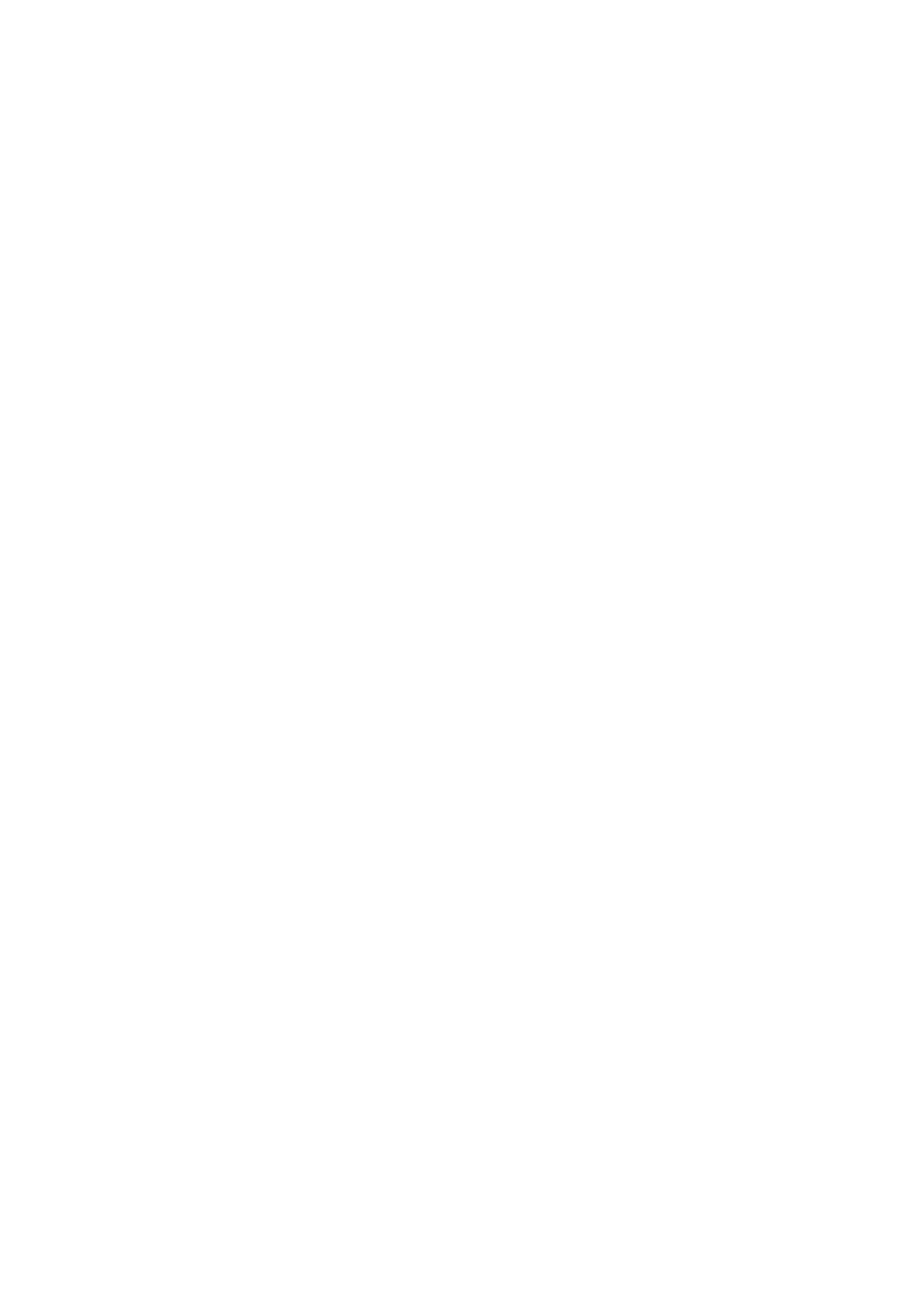# **TABLE OF CONTENTS 3 MARCH 2021**

**Business Page No.**

| 1. | <b>Meeting Conduct</b>  |                                       | 5 |  |
|----|-------------------------|---------------------------------------|---|--|
|    | 1.1                     | Karakia                               | 5 |  |
|    |                         | 1.2 Apologies                         | 5 |  |
|    |                         | 1.3 Conflict of Interest Declarations | 5 |  |
|    |                         | 1.4 Confirmation of Minutes           | 5 |  |
|    | 1.5                     | Items not on the Agenda               | 5 |  |
|    | 1.6                     | <b>Public Participation</b>           | 5 |  |
|    |                         |                                       |   |  |
| 2. | <b>General Business</b> |                                       | 6 |  |
|    | 2.1                     | <b>Proposed Road Closures</b>         | 6 |  |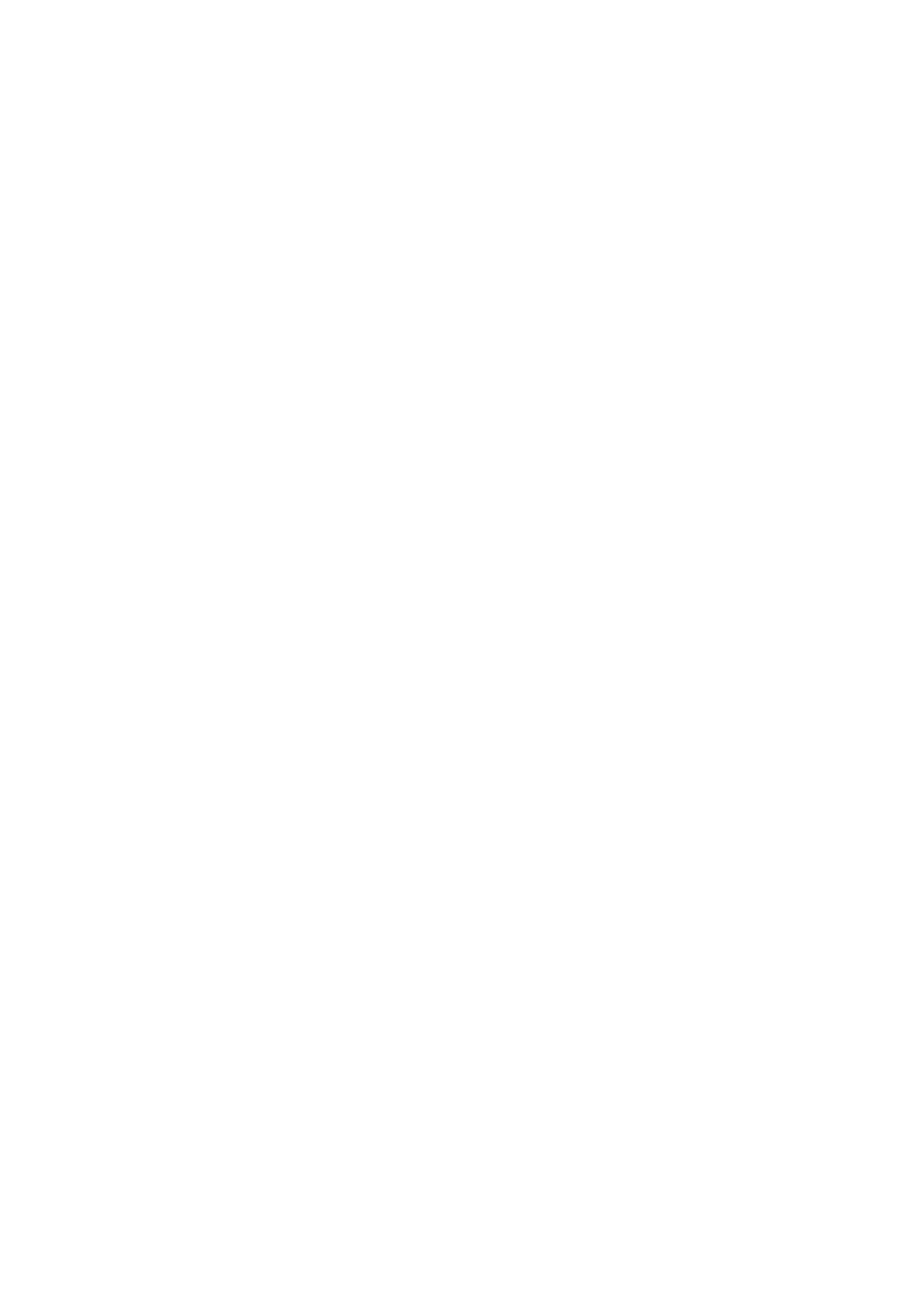## <span id="page-4-0"></span>**1. Meeting Conduct**

### **1.1 Karakia**

The Chairperson declared the meeting open at 9:30 am and invited members to stand and read the following karakia to open the meeting.

**Whakataka te hau ki te uru, Whakataka te hau ki te tonga. Kia mākinakina ki uta, Kia mātaratara ki tai. E hī ake ana te atākura. He tio, he huka, he hauhū. Tihei Mauri Ora!**

Cease oh winds of the west and of the south Let the bracing breezes flow, over the land and the sea. Let the red-tipped dawn come with a sharpened edge, a touch of frost, a promise of a glorious day

### <span id="page-4-1"></span>**1.2 Apologies**

**Moved Councillor Sparrow, Seconded Deputy Mayor Free**

#### **Resolved**

That the Regulatory Processes Committee:

1. Accept the apologies from Mayor Foster.

**Carried**

#### <span id="page-4-2"></span>**1.3 Conflict of Interest Declarations**

No conflicts of interest were declared.

#### <span id="page-4-3"></span>**1.4 Confirmation of Minutes**

#### **Moved Councillor Sparrow, Seconded Councillor O'Neill**

#### **Resolved**

That the Regulatory Processes Committee:

1. Approve the minutes of the Regulatory Processes Committee Meeting held on 3 February 2021, having been circulated, that they be taken as read and confirmed as an accurate record of that meeting.

**Carried**

### <span id="page-4-4"></span>**1.5 Items not on the Agenda**

There were no items not on the agenda.

#### **1.6 Public Participation**

There were no requests for public participation.